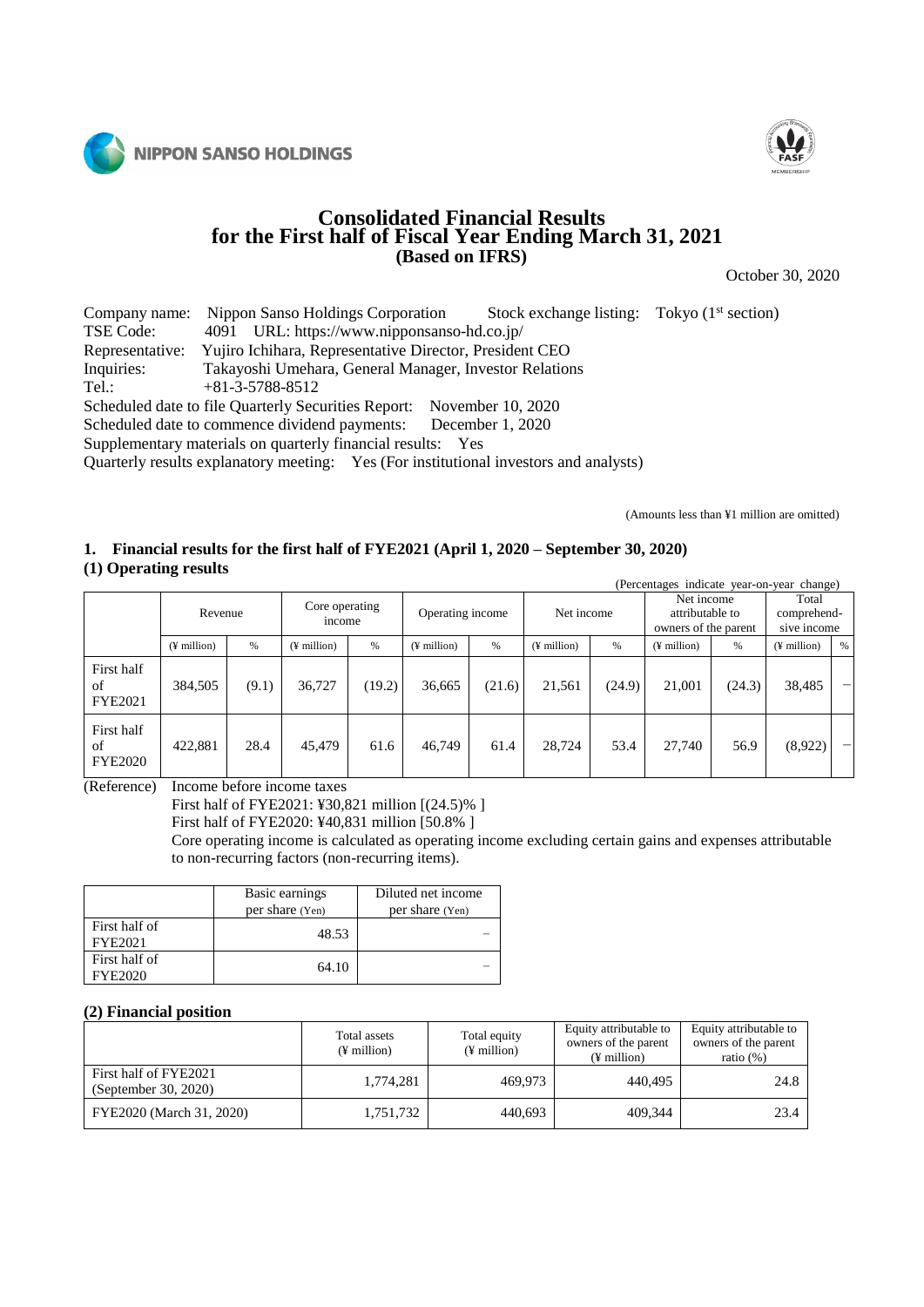## **2. Dividends**

|                       | <b>Annual Dividend</b>  |                         |                       |             |       |  |  |  |
|-----------------------|-------------------------|-------------------------|-----------------------|-------------|-------|--|--|--|
|                       | End of $1st$<br>quarter | End of $2nd$<br>quarter | End of 3rd<br>quarter | Term<br>end | Total |  |  |  |
|                       | (Yen)                   | (Yen)                   | (Yen)                 | (Yen)       | (Yen) |  |  |  |
| <b>FYE2020</b>        | -                       | 14.00                   |                       | 14.00       | 28.00 |  |  |  |
| <b>FYE2021</b>        | –                       | 14.00                   |                       |             |       |  |  |  |
| <b>FYE2021</b> (est.) |                         |                         |                       | 14.00       | 28.00 |  |  |  |

Note: No revisions have been made to recently announced forecasts.

## **3. Forecasts for business operations for FYE2021 full term (April 1, 2020 – March 31, 2021)**

|  | (Percentages indicate year-on-year change) |                   |                       |                                 |       |                              |        |                   |        |                                                       |        |        |
|--|--------------------------------------------|-------------------|-----------------------|---------------------------------|-------|------------------------------|--------|-------------------|--------|-------------------------------------------------------|--------|--------|
|  |                                            |                   |                       | Core operating<br><i>n</i> come |       | Operating income             |        | Net income        |        | Net income<br>attributable to owners<br>of the parent |        | Basic  |
|  | Revenue                                    |                   | earnings<br>per share |                                 |       |                              |        |                   |        |                                                       |        |        |
|  |                                            | $($ ¥ million $)$ | %                     | (¥ million)                     | %     | $($ <del>i</del> million $)$ | %      | $($ ¥ million $)$ | %      | $($ ¥ million $)$                                     | %      | (Yen)  |
|  | Full term                                  | 830,000           | (2.4)                 | 82,000                          | (9.2) | 82,000                       | (12.7) | 46,000            | (16.4) | 44,000                                                | (17.5) | 101.67 |

Note: No revisions have been made to recently announced forecasts.

(Reference) Income before income taxes

FYE2021 full term: ¥ 67,500million [14.7%]

#### **\* Notes**

(1) Changes in significant subsidiaries during the six months ended Sep. 30, 2020: None

(Transfer of specified subsidiaries resulting in changes in the scope of consolidation)

- (2) Changes in accounting policies, changes in financial forecasts
	- 1. Changes in accounting policies required by IFRS: None
	- 2. Changes in accounting policies other than 1.: None
	- 3. Changes in accounting estimates: None
- (3) Number of outstanding shares (common shares)

| 1. Number of outstanding shares at the end of  | As of            | 433,092,837 | As of            | 433,092,837 |
|------------------------------------------------|------------------|-------------|------------------|-------------|
| the period (including treasury stock)          | Sep. 30, 2020    | shares      | Mar. 31, 2020    | shares      |
| 2. Number of treasury stocks at the end of the | As of            | 340,665     | As of            | 339,139     |
| period                                         | Sep. 30, 2020    | shares      | Mar. 31, 2020    | shares      |
| 3. Average number of shares during the period  | Six months ended | 432,753,143 | Six months ended | 432,756,348 |
| (quarterly cumulative)                         | Sep. 30, 2020    | shares      | Sep. 30, 2019    | shares      |

- \* Quarterly financial reports are out of the scope of quarterly review by certified public accountants or audit corporations.
- \* Explanation on the appropriate use of the forecasts of financial results and other comments The forward-looking statements such as the forecasts of financial results stated in this document are based on the information currently available to the Company and certain assumptions that the Company judges as rational. The Company is under no obligation to guarantee their achievement. Actual financial results may vary significantly due to various reasons. For details on the assumptions of the forecasts and related matters, please see page 6, "(3) Explanation concerning predictive information such as forecasts for business operations" in "1. General information relating to the first half results."

(Obtaining Details of the Quarterly Financial Results Briefing) NSHD plans to hold the following briefing for investors.

Thursday, November 12, 2020: Business performance briefing for institutional investors and analysts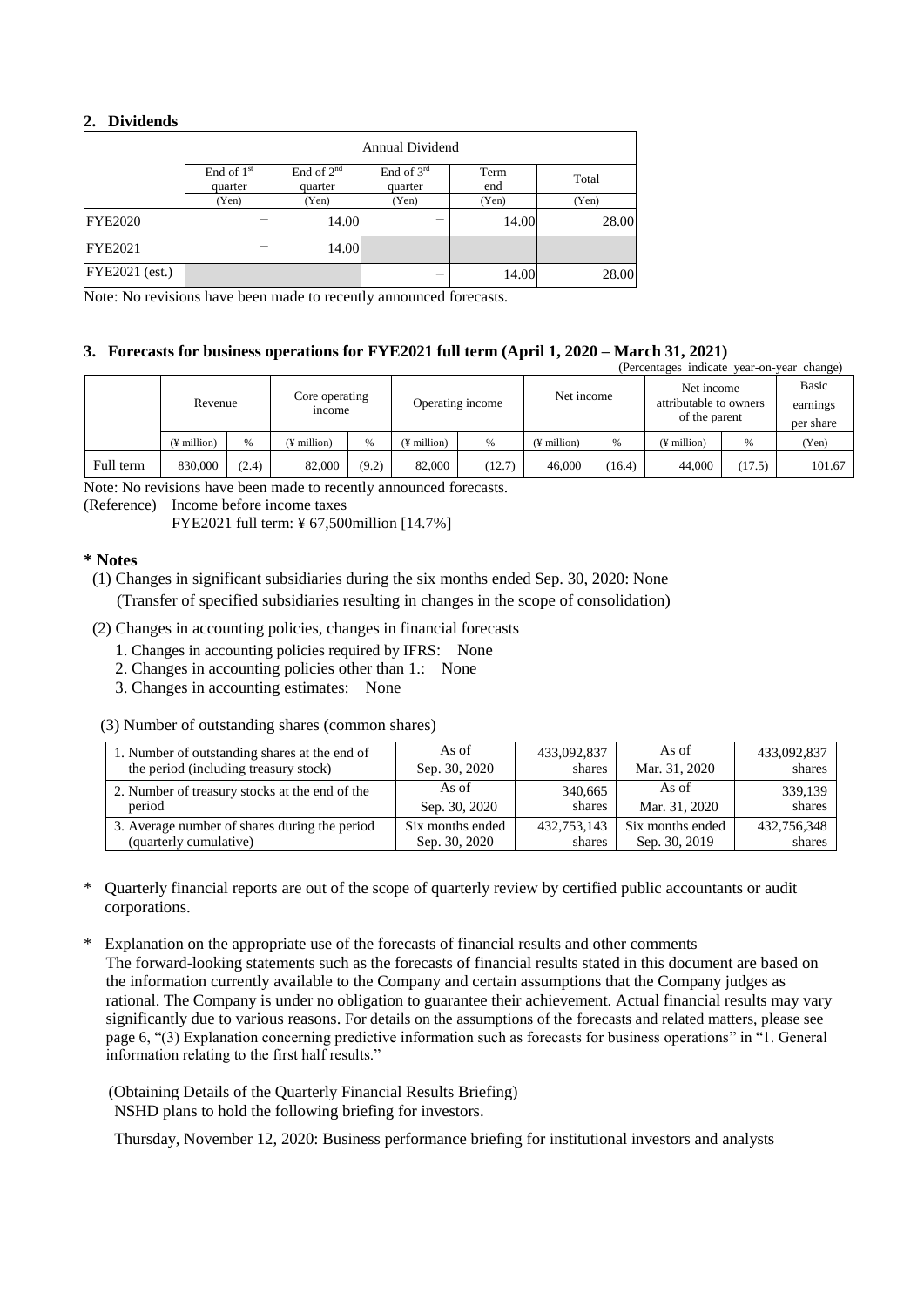## **Contents**

| (2) Condensed Consolidated Statement of Profit or Loss |  |
|--------------------------------------------------------|--|
|                                                        |  |
|                                                        |  |
|                                                        |  |
|                                                        |  |
|                                                        |  |
|                                                        |  |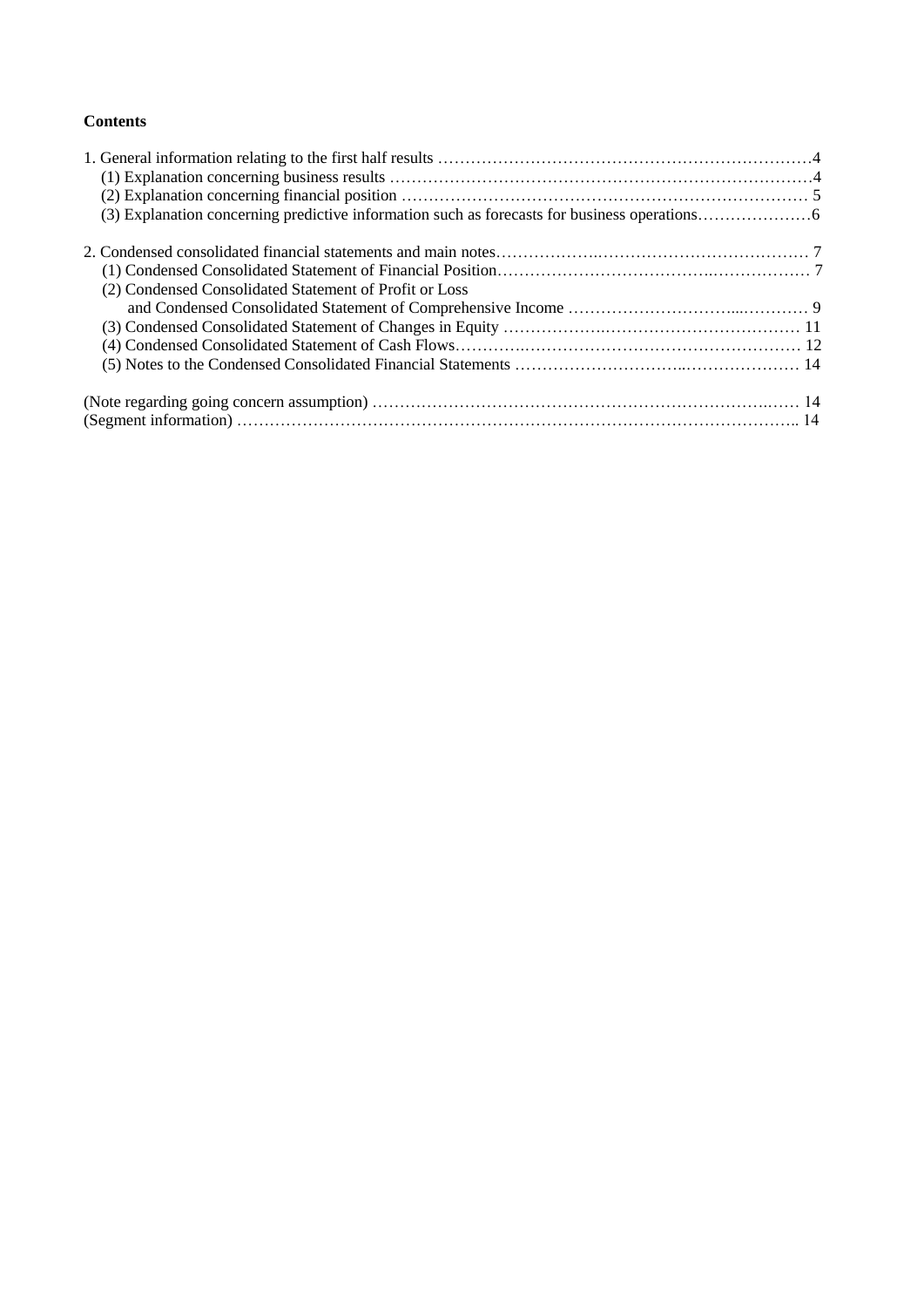#### **1. General information relating to the first half results**

## **(1) Explanation concerning business results**

## **General overview**

The business environment surrounding the Nippon Sanso Holdings Group (NSHD Group) in the first half of the fiscal year under review (from April 1, 2020 to September 30, 2020) was as follows. In the first quarter (from April 1, 2020 to June 30, 2020), the global COVID-19 pandemic caused a drastic economic downturn and decline in demand in the countries and regions the NSHD Group has entered, and production activity in the manufacturing sector rapidly decelerated and became stagnant. From the start of the second quarter (from July 1, 2020 to September 30, 2020), certain countries, regions and customers have started to gradually show signs of recovery. The trend in shipments of air separation gases (oxygen, nitrogen, and argon) has been gradually recovering on a quarterly basis, but these shipments have decreased sharply in comparison to the previous fiscal year.

Against this backdrop, the NSHD Group achieved the following results for the first half of the fiscal year under review. Revenue on a consolidated basis decreased 9.1% year on year to ¥384,505 million, core operating income decreased 19.2% to ¥36,727 million, operating income decreased 21.6% to ¥36,665 million and net income attributable to owners of the parent decreased 24.3% to ¥21,001 million. Core operating income is calculated as operating income excluding certain gains and expenses attributable to non-recurring factors (non-recurring items).

A breakdown of business performance by reportable segment is as follows. Segment income represents core operating income.

#### ① **Gas Business in Japan**

In the industrial gas-related business, revenue from air separation gases, a core product, decreased sharply year on year, mainly due to sluggish production activity in relevant industries. Meanwhile, in the electronics-related field, revenue from electronic materials gases were mostly on a par with the previous fiscal year. In equipment and installation, revenue rose substantially in the electronics-related field. However, there was a large year-on-year decline in revenue primarily in welding and cutting equipment for metal processing

As a result, in the Gas Business in Japan, revenue decreased 9.7% year on year to ¥157,125 million, while segment income declined 6.8% to ¥11,476 million.

#### ② **Gas Business in the United States**

In the industrial-gas related business, revenue from air separation gases, a core product, decreased sharply year on year, primarily for packaged and bulk gases. In the on-site business, revenue declined year on year due to the impact of lower demand from gas customers. In equipment and installation, electronics-related revenue increased, but revenue from welding and cutting equipment for metal processing decreased sharply, due partly to the voluntary suspension of business activities at retail stores in the relevant states.

As a result, in the Gas Business in the United States, revenue decreased 7.8% year on year to ¥91,253 million and segment income decreased 18.0% to ¥9,631 million.

## ③ **Gas Business in Europe**

Demand for bulk gas decreased sharply due to stagnation in production activity as a whole in the key regions Iberia (Spain and Portugal), Germany, and Italy. In the on-site business, demand fell significantly due to the impact of a decline in demand from gas customers. In equipment and installation, demand decreased substantially, mainly for welding and cutting equipment for metal processing.

As a result, in the Gas Business in Europe, revenue decreased 12.3% year on year to ¥74,821 million and segment income decreased 34.6% to ¥8,649million.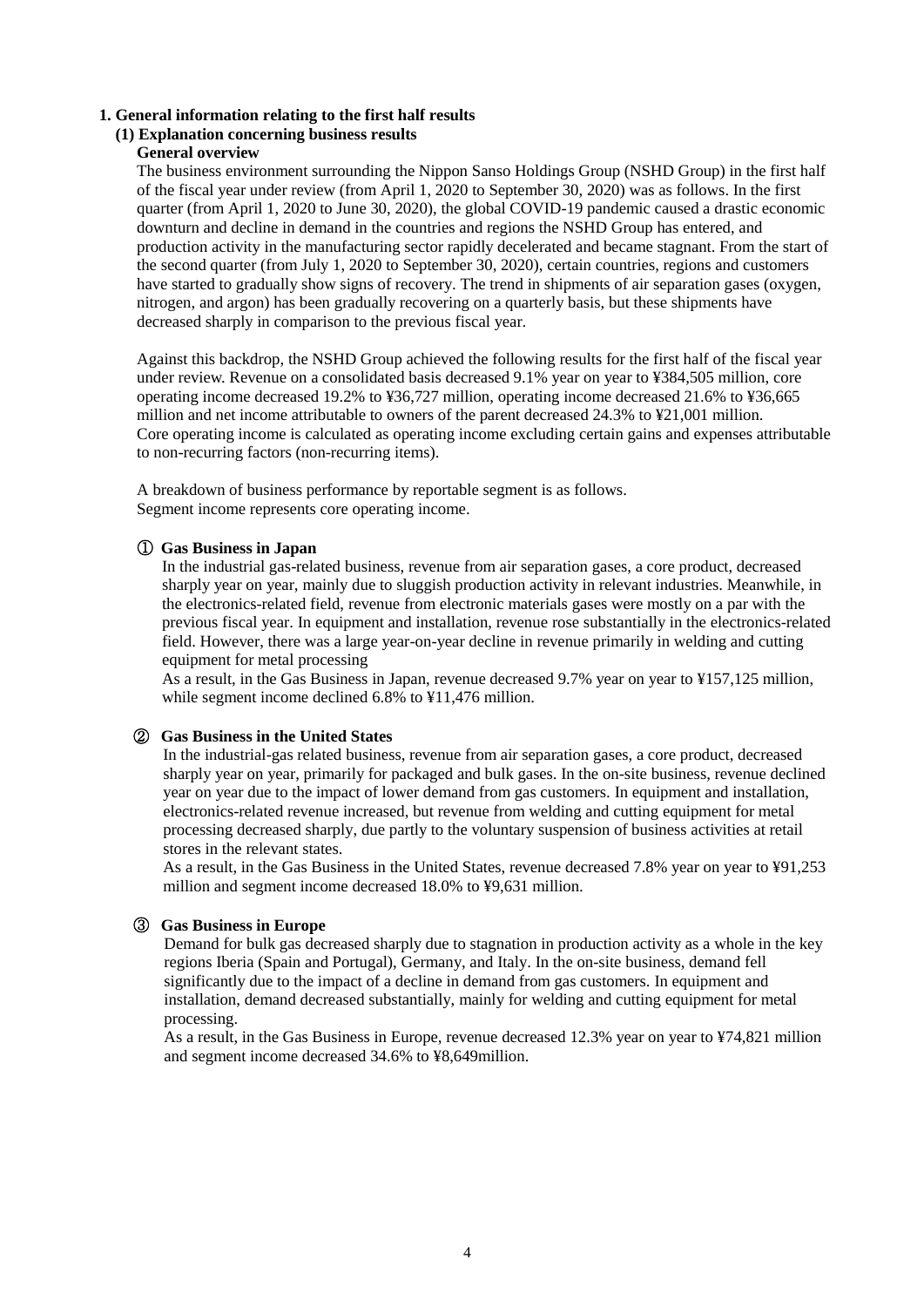## ④ **Gas Business in Asia & Oceania**

In the industrial gas-related business, revenue from air separation gases, a core product, decreased sharply due to the impact of city lockdowns in countries and regions such as the Philippines and stagnant production activity in the manufacturing sector. In LPG, unit sales prices fell due to lower contract prices in purchasing, but shipments in Australia were solid. In the electronics-related business, shipments were favorable for electronic materials gases in East Asia. In equipment and installation, demand decreased sharply, mainly reflecting a decrease in spot projects in Singapore, as well as the absence of an installation project in Taiwan, and lower demand for welding and cutting equipment for metal processing.

As a result, in the Gas Business in Asia & Oceania, revenue decreased 2.6% year on year to ¥50,264 million and segment income increased 5.5% to ¥5,673million.

#### ⑤ **Thermos Business**

In the Thermos Business, revenue from portable mugs, a core product, decreased sharply in Japan, as revenue was heavily impacted by the loss of sales opportunities associated with the leisure season. These sales opportunities were lost because of restrictions on going outdoors and the voluntary suspension of business activities in the first quarter of the fiscal year. Meanwhile, sales volume of frying pans and tumblers increased substantially in connection with the widespread adoption of new lifestyles where consumers spend longer periods of time at home. Overseas, sales volume decreased in response to the impact of business slowdowns in various regions.

As a result, in the Thermos Business, revenue decreased 15.4% year on year to ¥11,039 million, and segment income fell 48.9% to ¥2,112million.

#### **(2) Explanation concerning financial position**

Total assets amounted to ¥1,774,281 million as of September 30, 2020, an increase of ¥22,548 million from March 31, 2020. Due to the impact of foreign exchange rates, total assets were stated ¥23.6 billion higher than they otherwise would have been reported. This mainly reflected foreign exchange rate changes such as the yen's appreciation of ¥3.03 against the U.S. dollar and the yen's depreciation of ¥4.62 against the euro as of September 30, 2020, compared with the rates as of March 31, 2020.

#### [Assets]

Total current assets were ¥371,016 million, an increase of ¥3,714 million from March 31, 2020. The main changes were an increase in inventories and a decrease in trade receivables.

Total non-current assets were ¥1,403,264 million, an increase of ¥18,834 million from March 31, 2020, mainly due to increases in goodwill and other financial assets.

#### [Liabilities]

Total current liabilities were ¥297,802 million, a decrease of ¥34,101 million from March 31, 2020. This result mainly reflected decreases in bonds and borrowings and trade payables.

Total non-current liabilities were ¥1,006,505 million, an increase of ¥27,370 million from March 31, 2020. The main contributing factors were increases in bonds and borrowings and deferred tax liabilities.

#### [Equity]

Total equity amounted to ¥469,973 million, an increase of ¥29,279 million from March 31, 2020. The main changes were an increase due to the recording of net income attributable to owners of the parent, retained earnings paid as dividends, and an increase in exchange differences on translation of foreign operations.

The equity attributable to owners of the parent ratio stood at 24.8%, up 1.4 percentage points from the previous fiscal year-end.

#### (Cash flow analysis)

(Cash flow from operating activities)

Net cash provided by operating activities amounted to ¥53,928 million. The main components were profit before income taxes, depreciation and amortization, and increase (decrease) in trade payables.

#### (Cash flow from investing activities)

Net cash used in investing activities was ¥30,237 million. The main use of cash was for the purchase of property, plant and equipment.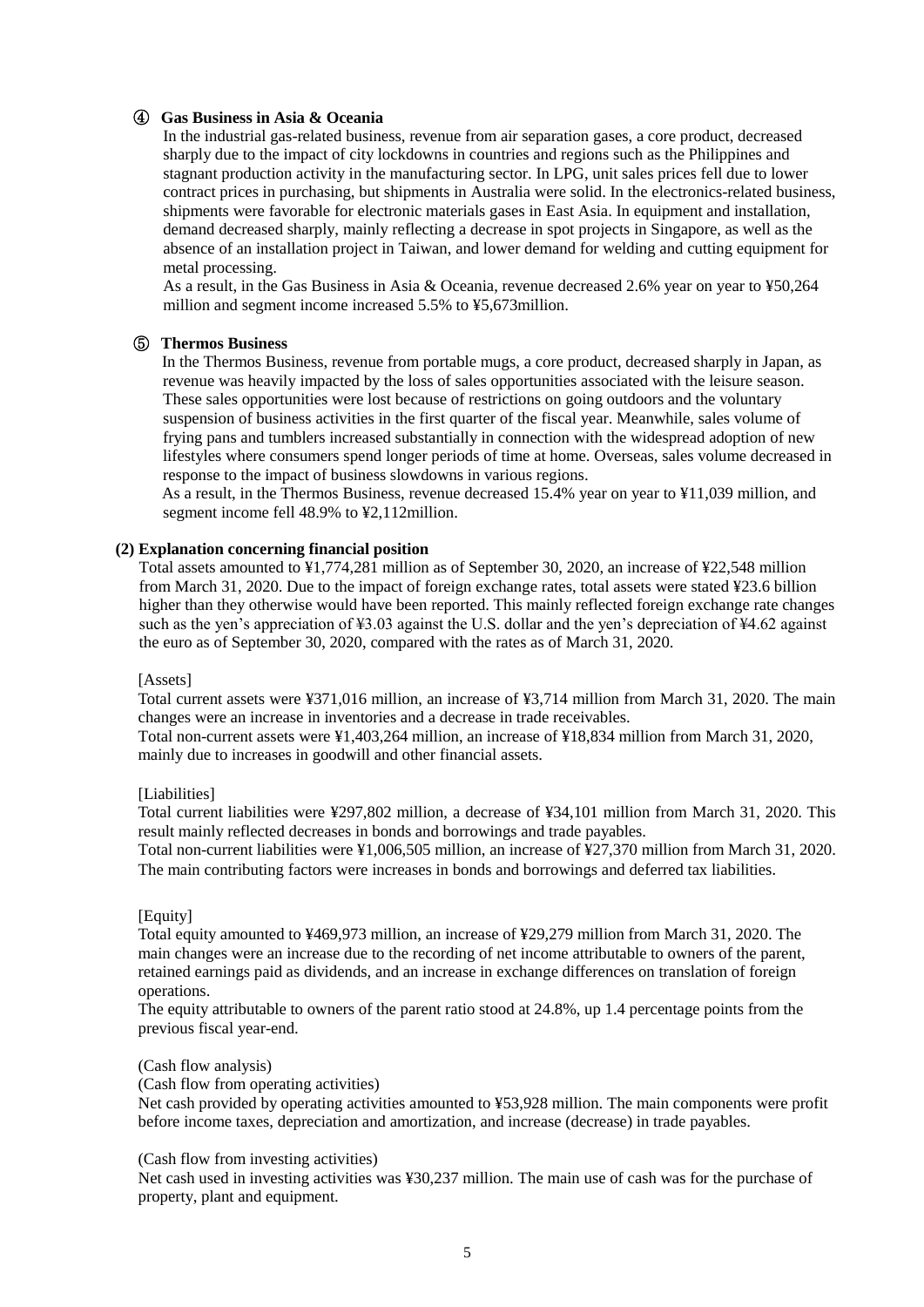#### (Cash flow from financing activities)

Net cash used in financing activities was ¥21,112 million. Principal factors behind this result included repayments of long-term borrowings, net increase (decrease) in commercial paper, and proceeds from long-term borrowings.

As a result of the Company's operating, investing and financing activities, the balance of cash and cash equivalents at end of fiscal year, after accounting for the effects of exchange rates, was ¥104,342 million as of September 30, 2020.

## **(3) Explanation concerning predictive information such as forecasts for business operations**

The Company has not revised its forecasts for business operations announced on May 12, 2020.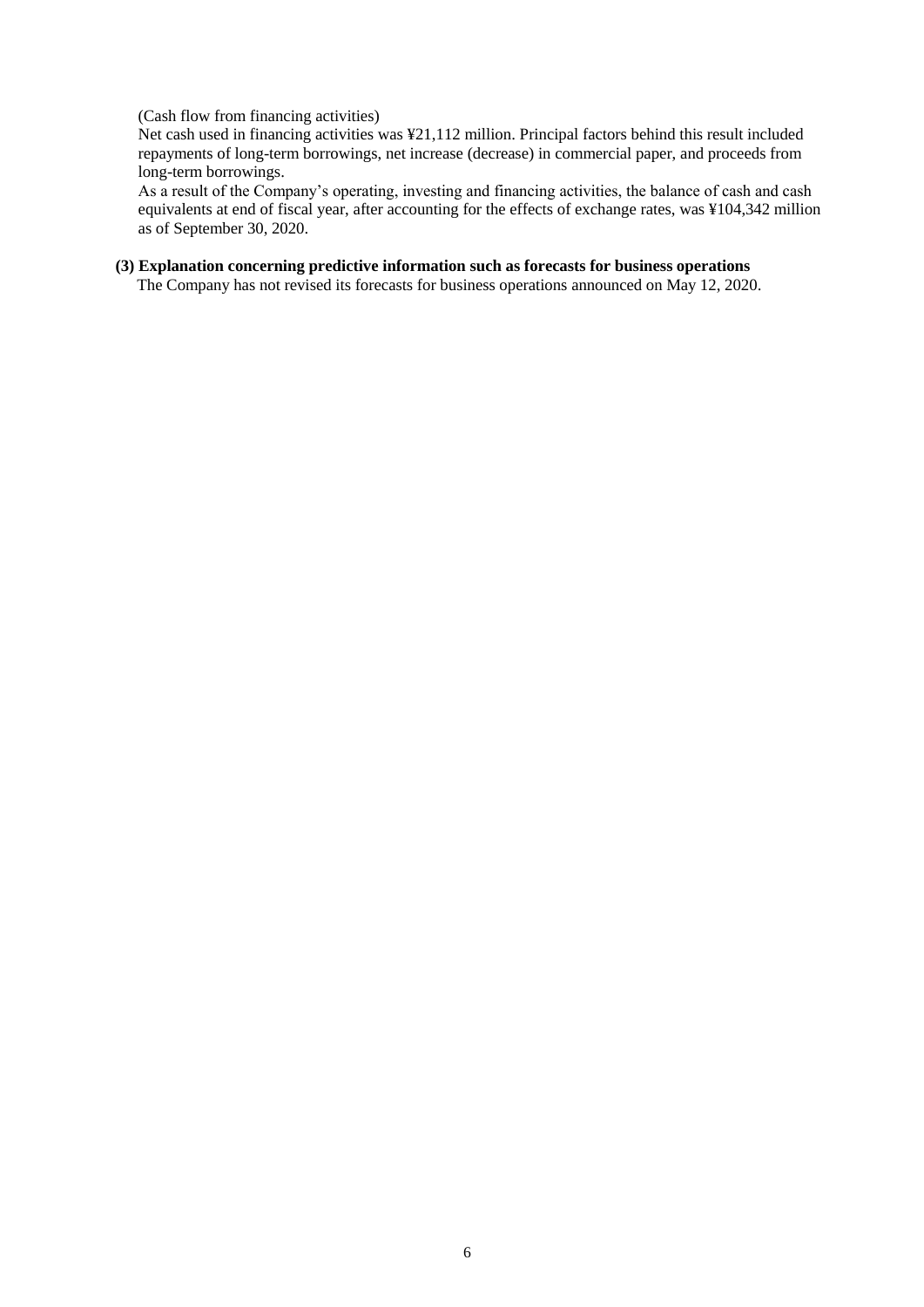## **2. Condensed consolidated financial statements and main notes**

## **(1) Condensed Consolidated Statement of Financial Position**

|                                                   |                     | (Millions of yen)    |
|---------------------------------------------------|---------------------|----------------------|
|                                                   | As of Mar. 31, 2020 | As of Sept. 30, 2020 |
| <b>Assets</b>                                     |                     |                      |
| Current assets:                                   |                     |                      |
| Cash and cash equivalents                         | 100,005             | 104,342              |
| Trade receivables                                 | 179,243             | 171,243              |
| Inventories                                       | 65,886              | 71,164               |
| Other financial assets                            | 7,147               | 7,816                |
| Other current assets                              | 15,020              | 16,181               |
| Subtotal                                          | 367,302             | 370,749              |
| Assets held for sale                              |                     | 267                  |
| Total current assets                              | 367,302             | 371,016              |
| Non-current assets:                               |                     |                      |
| Plant, property and equipment:                    | 655,195             | 657,073              |
| Goodwill                                          | 419,290             | 430,987              |
| Intangible assets                                 | 232,077             | 232,379              |
| Investments accounted for using the equity method | 32,065              | 32,039               |
| Other financial assets                            | 38,834              | 43,428               |
| Retirement benefit asset                          | 1,358               | 1,370                |
| Other non-current assets                          | 971                 | 1,340                |
| Deferred tax assets                               | 4,637               | 4,645                |
| Total non-current assets                          | 1,384,430           | 1,403,264            |
| Total assets                                      | 1,751,732           | 1,774,281            |

7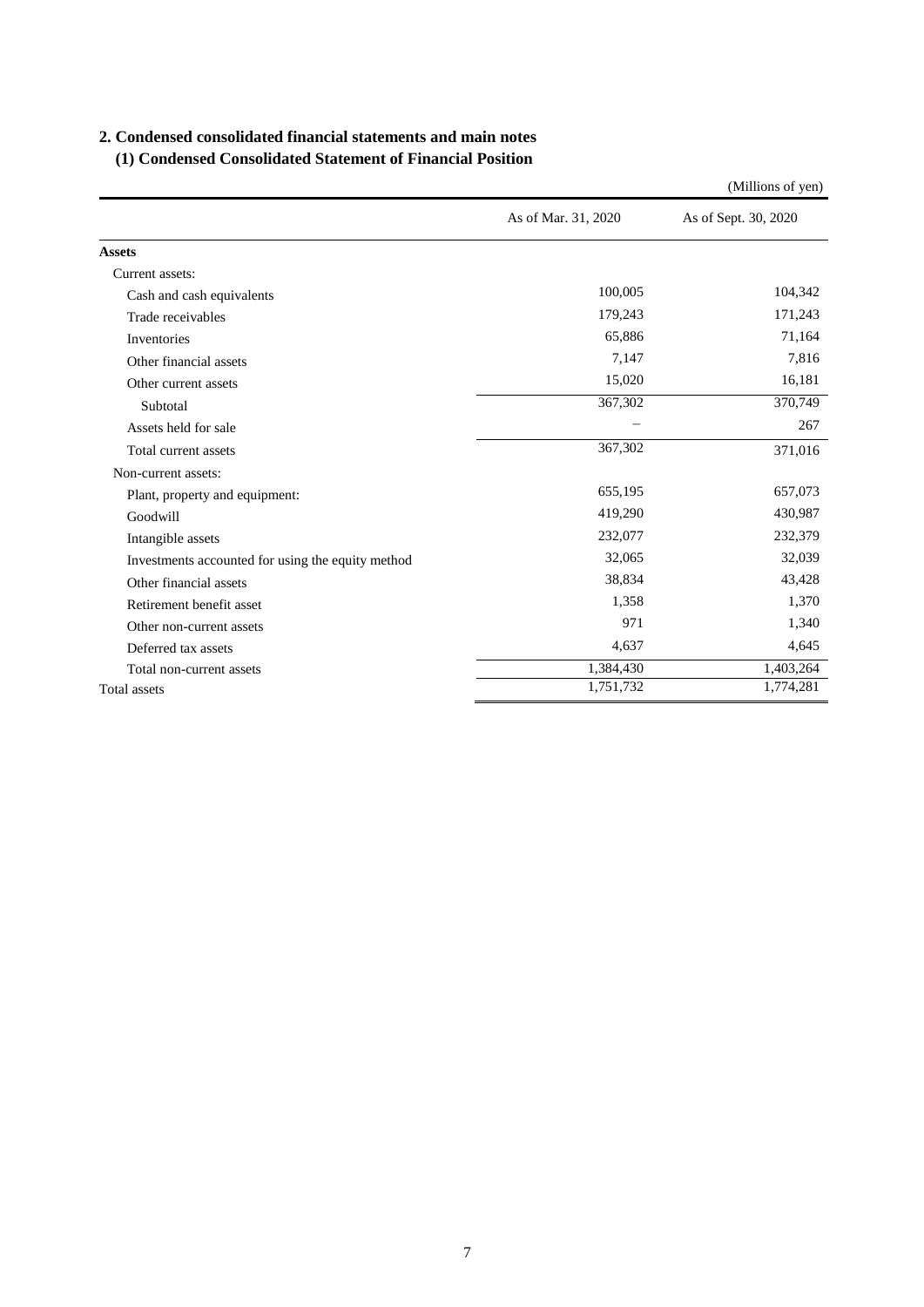|                                               | As of Mar. 31, 2020 | As of Sept. 30, 2020 |
|-----------------------------------------------|---------------------|----------------------|
| Liabilities and equity                        |                     |                      |
| <b>Liabilities</b>                            |                     |                      |
| Current liabilities:                          |                     |                      |
| Trade payables                                | 93,885              | 82,660               |
| Bonds and borrowings                          | 154,980             | 133,588              |
| Income taxes payable                          | 8,331               | 7,472                |
| Other financial liabilities                   | 51,525              | 47,637               |
| Allowance                                     | 375                 | 394                  |
| Other current liabilities                     | 22,805              | 26,048               |
| Total current liabilities                     | 331,903             | 297,802              |
| Non-current liabilities:                      |                     |                      |
| Bonds and borrowings                          | 807,611             | 828,976              |
| Other financial liabilities                   | 29,171              | 29,453               |
| Retirement benefit liabilities                | 12,952              | 13,462               |
| Allowance                                     | 3,281               | 3,392                |
| Other non-current liabilities                 | 20,282              | 20,356               |
| Deferred tax liabilities                      | 105,835             | 110,863              |
| Total non-current liabilities                 | 979,135             | 1,006,505            |
| <b>Total liabilities</b>                      | 1,311,038           | 1,304,307            |
| Equity                                        |                     |                      |
| Share capital                                 | 37,344              | 37,344               |
| Capital surplus                               | 56,387              | 56,048               |
| Treasury stock                                | (268)               | (271)                |
| Retained earnings                             | 379,322             | 394,134              |
| Other components of equity                    | (63, 441)           | (46,760)             |
| Total equity attributable to owners of parent | 409,344             | 440,495              |
| Non-controlling interests                     | 31,349              | 29,477               |
| Total equity                                  | 440,693             | 469,973              |
| Total liabilities and equity                  | 1,751,732           | 1,774,281            |

(Millions of yen)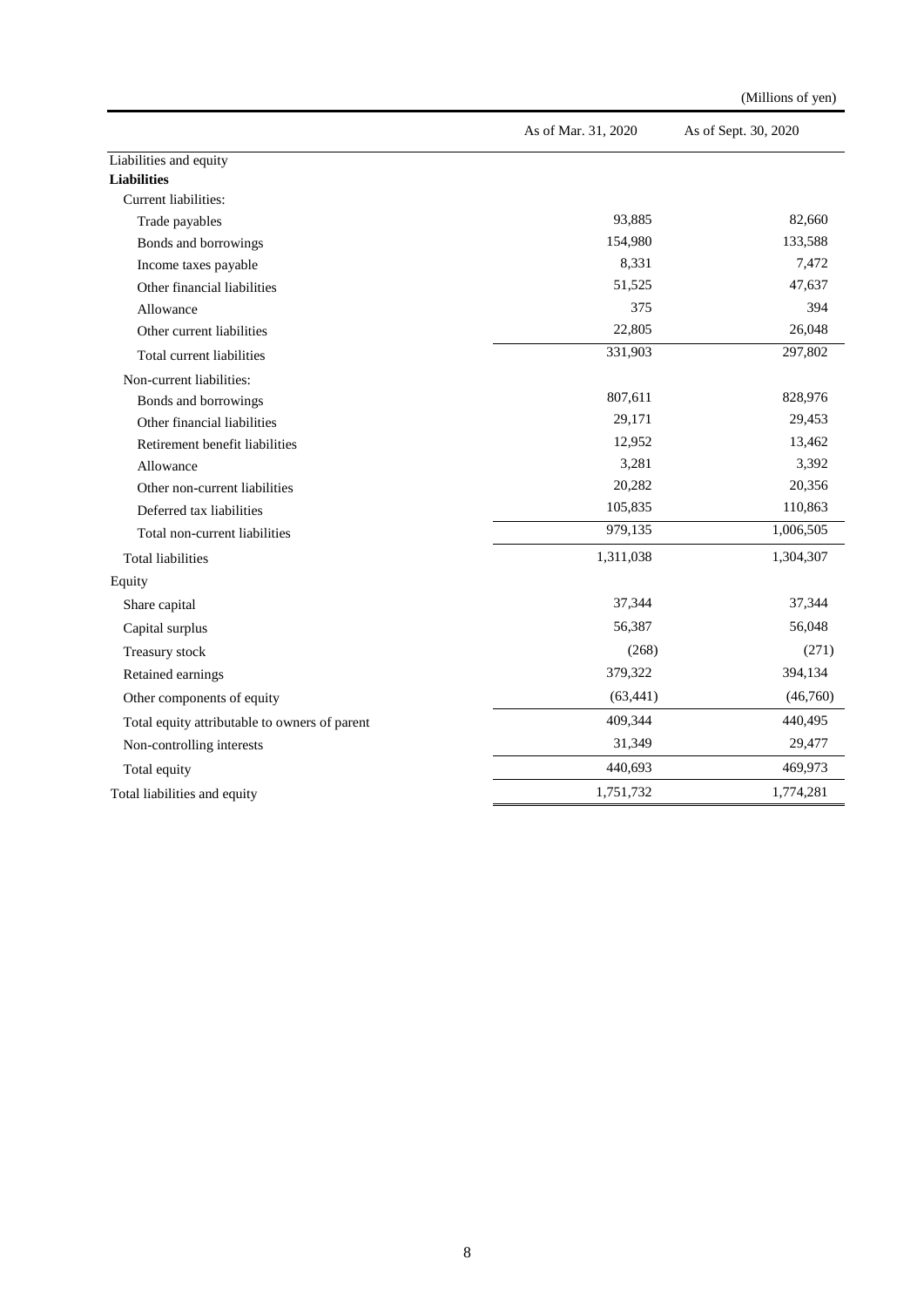## **(2) Condensed Consolidated Statement of Profit or Loss and Condensed Consolidated Statement of Comprehensive Income (Consolidated Financial Results for the Cumulative Second Quarter)**

## **Condensed Consolidated Statement of Profit or Loss (Consolidated Financial Results for the Cumulative Second Quarter)**

|                                                                         |                  | (Millions of yen) |
|-------------------------------------------------------------------------|------------------|-------------------|
|                                                                         | Six months ended | Six months ended  |
|                                                                         | Sept. 30, 2019   | Sept. 30, 2020    |
| Revenue                                                                 | 422,881          | 384,505           |
| Cost of sales                                                           | (259, 875)       | (236, 602)        |
| Gross profit                                                            | 163,005          | 147,902           |
| Selling, general and administrative expenses                            | (120, 441)       | (112, 522)        |
| Other operating income                                                  | 4,463            | 2,120             |
| Other operating expense                                                 | (1,741)          | (1,464)           |
| Share of profit of investments accounted for using the equity<br>method | 1,463            | 628               |
| Operating profit                                                        | 46,749           | 36,665            |
| Finance income                                                          | 1,268            | 743               |
| Finance costs                                                           | (7, 185)         | (6,587)           |
| Profit before income taxes                                              | 40,831           | 30,821            |
| Income taxes                                                            | (12, 107)        | (9,259)           |
| Profit                                                                  | 28,724           | 21,561            |
| Profit attributable to:                                                 |                  |                   |
| Owners of parent                                                        | 27,740           | 21,001            |
| Non-controlling interests                                               | 984              | 560               |
| Earnings per share                                                      |                  |                   |
| Basic earnings per share (Yen)                                          | 64.10            | 48.53             |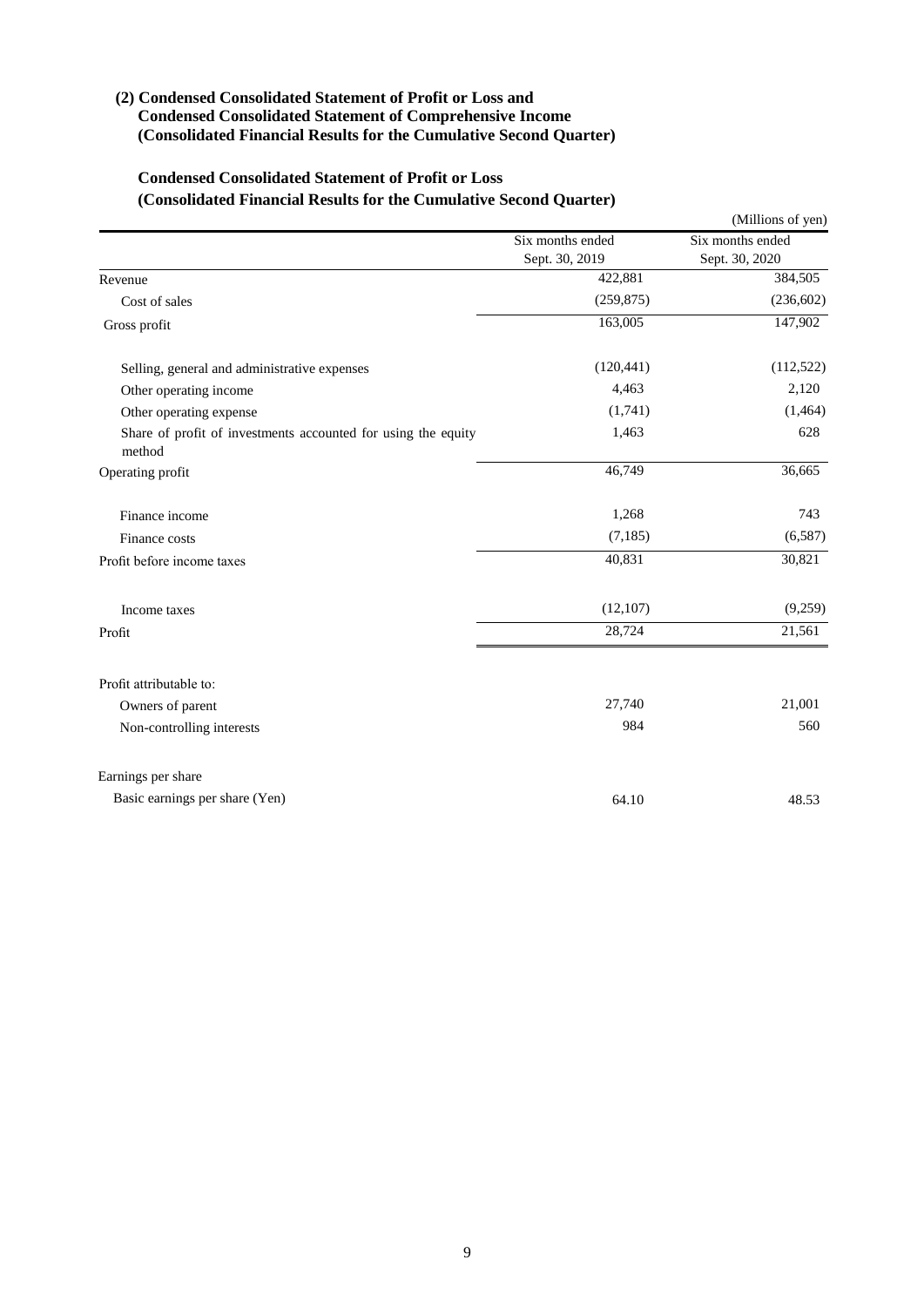## **Condensed Consolidated Statement of Comprehensive Income (Consolidated Financial Results for the Cumulative Second Quarter)**

|                                                                        |                  | (Millions of yen) |
|------------------------------------------------------------------------|------------------|-------------------|
|                                                                        | Six months ended | Six months ended  |
|                                                                        | Sept. 30, 2019   | Sept. 30, 2020    |
| Profit                                                                 | 28,724           | 21,561            |
| Other comprehensive income:                                            |                  |                   |
| Items that will not be reclassified to profit or loss                  |                  |                   |
| Financial assets measured at fair value                                | (1,342)          | 3,252             |
| through other comprehensive income                                     |                  |                   |
| Remeasurements of defined benefit plans                                | (11)             | (18)              |
| Share of other comprehensive income of investments accounted           | 8                | (32)              |
| for using the equity method                                            |                  |                   |
| Total of items that will not be reclassified to profit or loss         | (1,345)          | 3,201             |
| Items that may be reclassified subsequently to profit or loss          |                  |                   |
| Exchange differences on translation of foreign operations              | (34,680)         | 14,157            |
| Effective portion of net change in fair value of cash flow hedges      | (57)             | (4)               |
| Share of other comprehensive income of investments accounted           | (1, 564)         | (430)             |
| for using the equity method                                            |                  |                   |
| Total of items that may be reclassified subsequently to profit or loss | (36, 301)        | 13,722            |
| Total other comprehensive income                                       | (37, 647)        | 16,923            |
| Comprehensive income                                                   | (8,922)          | 38,485            |
| Comprehensive income attributable to:                                  |                  |                   |
| Owners of parent                                                       | (9, 485)         | 37,664            |
| Non-controlling interests                                              | 562              | 821               |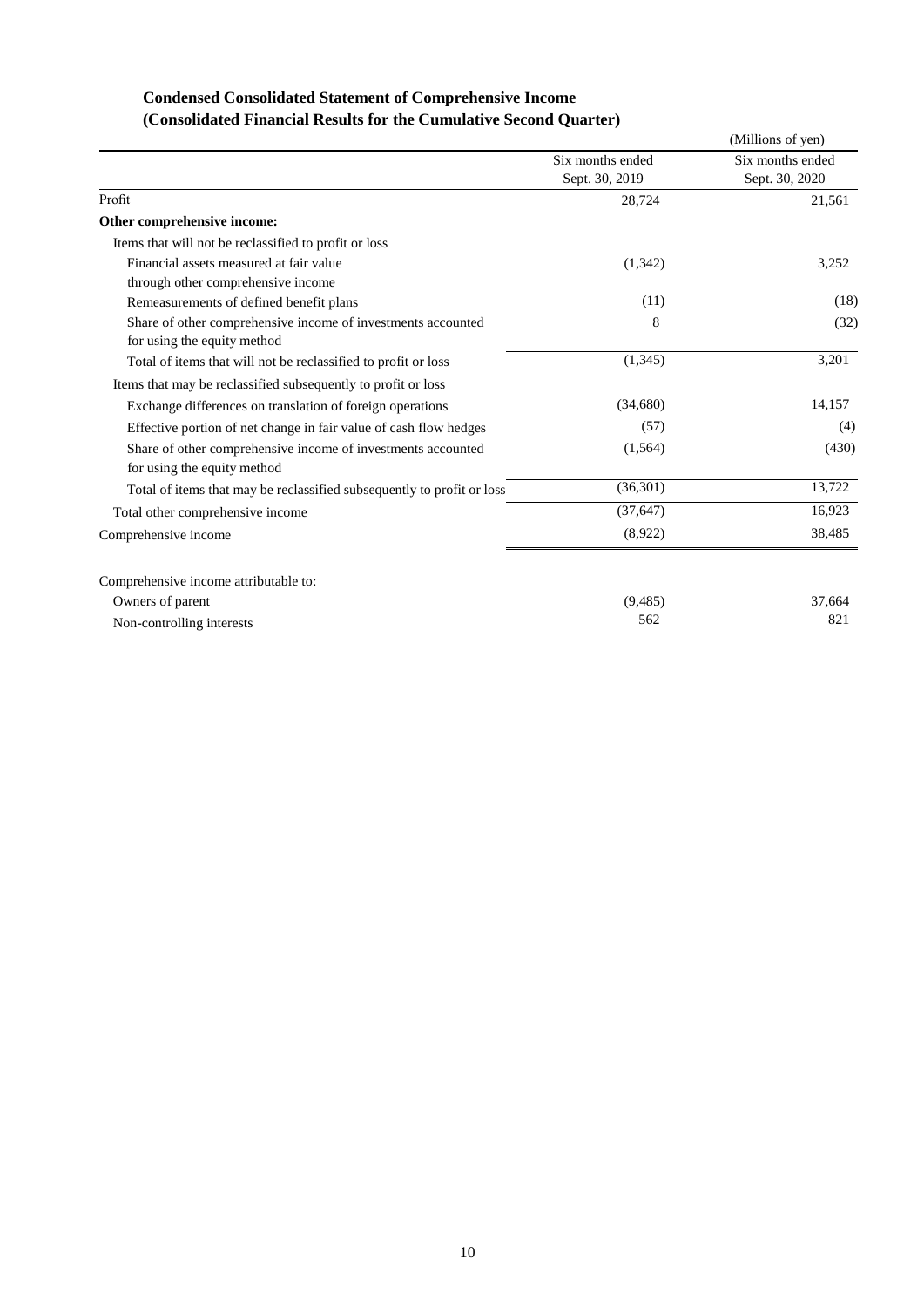#### **(3) Condensed Consolidated Statement of Changes in Equity First half of FYE2020 (April 1, 2019 to September 30, 2019)**

| FIISURE OF FILZ020 (April 1, 2019 to september 50, 2019)         | Share capital | Capital<br>surplus | Treasury<br>stock | (Millions of yen)<br>Retained<br>earnings |
|------------------------------------------------------------------|---------------|--------------------|-------------------|-------------------------------------------|
| Balance at April 1, 2019                                         | 37,344        | 53,116             | (261)             | 339,393                                   |
| Profit                                                           |               |                    |                   | 27,740                                    |
| Other comprehensive income                                       |               |                    |                   |                                           |
| Comprehensive income                                             |               |                    |                   | 27,740                                    |
| Purchase of treasury stock                                       |               |                    | (3)               |                                           |
| Disposal of treasury stock                                       |               | $\theta$           | $\overline{0}$    |                                           |
| Dividends                                                        |               |                    |                   | (5,627)                                   |
| Changes in ownership interest in subsidiaries                    |               | (3)                |                   |                                           |
| Business combinations or business divestitures                   |               | 4,352              |                   |                                           |
| Transfer from other components of<br>equity to retained earnings |               |                    |                   | (11)                                      |
| Change in scope of consolidation                                 |               |                    |                   | 12                                        |
| Other changes                                                    |               |                    |                   |                                           |
| Total transactions with owners                                   |               | 4,348              | (3)               | (5,626)                                   |
| Balance at September 30, 2019                                    | 37,344        | 57,465             | (264)             | 361,507                                   |

|                                                                     | Exchange<br>differences<br>on<br>translation<br>of foreign<br>operations | Effective<br>portion<br>of net<br>change in<br>fair value<br>of cash<br>flow<br>hedges | Financial<br>assets<br>measured at<br>fair value<br>through other<br>comprehensive<br>income | Remeasurements<br>of defined<br>benefit plans | Total                    | Total<br>equity<br>attributable<br>to owners<br>of parent | Non-<br>controlling<br>interests | Total<br>equity      |
|---------------------------------------------------------------------|--------------------------------------------------------------------------|----------------------------------------------------------------------------------------|----------------------------------------------------------------------------------------------|-----------------------------------------------|--------------------------|-----------------------------------------------------------|----------------------------------|----------------------|
| Balance at April 1,<br>2019                                         | (33, 440)                                                                | (39)                                                                                   | 10,488                                                                                       | $\overline{\phantom{0}}$                      | (22,991)                 | 406,602                                                   | 29,251                           | 435,854              |
| Profit<br>Other comprehensive<br>income                             |                                                                          |                                                                                        |                                                                                              |                                               |                          | 27,740                                                    | 984                              | 28,724               |
| Comprehensive<br>income                                             | (35, 832)<br>(35, 832)                                                   | (57)<br>(57)                                                                           | (1, 324)<br>(1,324)                                                                          | (11)<br>(11)                                  | (37, 225)<br>(37, 225)   | (37, 225)<br>(9, 485)                                     | (421)<br>562                     | (37, 647)<br>(8,922) |
| Purchase of treasury<br>stock                                       |                                                                          |                                                                                        |                                                                                              |                                               |                          | (3)                                                       |                                  | (3)                  |
| Disposal of treasury<br>stock                                       |                                                                          |                                                                                        |                                                                                              |                                               |                          | $\boldsymbol{0}$                                          |                                  | $\mathbf{0}$         |
| Dividends                                                           |                                                                          |                                                                                        |                                                                                              |                                               |                          | 5,627                                                     | (604)                            | (6,232)              |
| Changes in<br>ownership interest in<br>subsidiaries                 |                                                                          |                                                                                        |                                                                                              |                                               | -                        | (3)                                                       | (16)                             | (19)                 |
| <b>Business</b><br>combinations or<br>business divestitures         |                                                                          |                                                                                        |                                                                                              |                                               |                          | 4,352                                                     | 1,165                            | 5,518                |
| Transfer from other<br>components of equity<br>to retained earnings |                                                                          |                                                                                        | $\mathbf{0}$                                                                                 | 11                                            | 11                       |                                                           |                                  |                      |
| Change in scope of<br>consolidation                                 |                                                                          |                                                                                        |                                                                                              |                                               | $\overline{\phantom{0}}$ | 12                                                        |                                  | 12                   |
| Other changes                                                       | $\overline{\phantom{0}}$                                                 | $\overline{\phantom{0}}$                                                               |                                                                                              |                                               |                          |                                                           | (259)                            | (259)                |
| <b>Total transactions</b><br>with owners                            | $\overline{\phantom{0}}$                                                 | $\overline{\phantom{0}}$                                                               | $\overline{0}$                                                                               | $\overline{11}$                               | $\overline{11}$          | (1,269)                                                   | 285                              | (984)                |
| <b>Balance</b> at<br>September 30, 2019                             | (69,272)                                                                 | (96)                                                                                   | 9,163                                                                                        | $\qquad \qquad -$                             | (60, 205)                | 395,847                                                   | 30,100                           | 425,947              |

11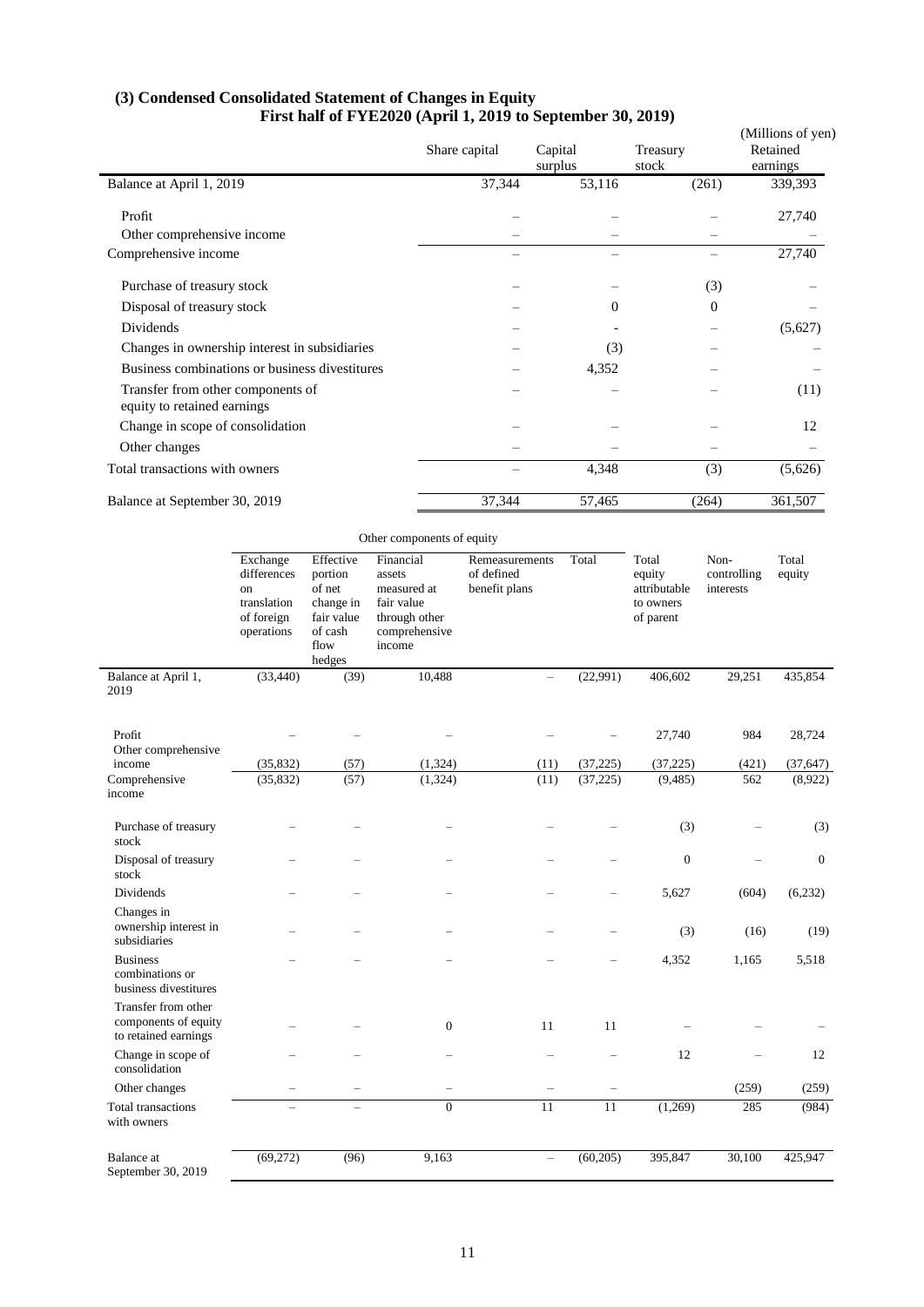|                                                                  |                                                                          |                                                                                        | FIFST Hall of FYEZUZI (April 1, 2020 to September 30, 2020)<br>Share capital                                               |                                               | Capital surplus |                | Treasury stock                                            |                                  | (Millions of yen)<br>Retained earnings |
|------------------------------------------------------------------|--------------------------------------------------------------------------|----------------------------------------------------------------------------------------|----------------------------------------------------------------------------------------------------------------------------|-----------------------------------------------|-----------------|----------------|-----------------------------------------------------------|----------------------------------|----------------------------------------|
| Balance at April 1, 2020                                         |                                                                          |                                                                                        |                                                                                                                            | 37,344                                        |                 | 56,387         |                                                           | (268)                            | 379,322                                |
| Profit<br>Other comprehensive income                             |                                                                          |                                                                                        |                                                                                                                            |                                               |                 |                |                                                           |                                  | 21,001                                 |
| Comprehensive income                                             |                                                                          |                                                                                        |                                                                                                                            |                                               |                 |                |                                                           |                                  | 21,001                                 |
| Purchase of treasury stock                                       |                                                                          |                                                                                        |                                                                                                                            |                                               |                 |                |                                                           | (2)                              |                                        |
| Disposal of treasury stock                                       |                                                                          |                                                                                        |                                                                                                                            |                                               |                 | $\overline{0}$ |                                                           | $\mathbf{0}$                     |                                        |
| Dividends                                                        |                                                                          |                                                                                        |                                                                                                                            |                                               |                 |                |                                                           |                                  | (6,060)                                |
| Changes in ownership interest in subsidiaries                    |                                                                          |                                                                                        |                                                                                                                            |                                               |                 | (339)          |                                                           |                                  |                                        |
| Business combinations or business divestitures                   |                                                                          |                                                                                        |                                                                                                                            |                                               |                 |                |                                                           |                                  |                                        |
| Transfer from other components of<br>equity to retained earnings |                                                                          |                                                                                        |                                                                                                                            |                                               |                 |                |                                                           |                                  | (18)                                   |
| Change in scope of consolidation                                 |                                                                          |                                                                                        |                                                                                                                            |                                               |                 |                |                                                           |                                  | (110)                                  |
| Other changes                                                    |                                                                          |                                                                                        |                                                                                                                            |                                               |                 |                |                                                           |                                  |                                        |
| Total transactions with owners                                   |                                                                          |                                                                                        |                                                                                                                            |                                               |                 | (339)          | (2)                                                       |                                  | (6,190)                                |
|                                                                  | Balance at September 30, 2020                                            |                                                                                        |                                                                                                                            | 37,344                                        |                 | 56,048         | (271)                                                     |                                  | 394,134                                |
|                                                                  | Exchange<br>differences<br>on<br>translation<br>of foreign<br>operations | Effective<br>portion<br>of net<br>change in<br>fair value<br>of cash<br>flow<br>hedges | Other components of equity<br>Financial<br>assets<br>measured at<br>fair value<br>through other<br>comprehensive<br>income | Remeasurements<br>of defined<br>benefit plans |                 | Total          | Total<br>equity<br>attributable<br>to owners<br>of parent | Non-<br>controlling<br>interests | Total<br>equity                        |
| Balance at April 1,<br>2020                                      | (71, 170)                                                                | 19                                                                                     | 7,709                                                                                                                      |                                               |                 | (63, 441)      | 409,344                                                   | 31,349                           | 440,693                                |
| Profit<br>Other comprehensive                                    |                                                                          |                                                                                        |                                                                                                                            |                                               |                 | L,             | 21,001                                                    | 560                              | 21,561                                 |
| income                                                           | 13,516                                                                   | (7)                                                                                    | 3,172                                                                                                                      |                                               | (18)            | 16,662         | 16,662                                                    | 260                              | 16,923                                 |
| Comprehensive income                                             | 13,516                                                                   | (7)                                                                                    | 3,172                                                                                                                      |                                               | (18)            | 16,662         | 37,664                                                    | 821                              | 38,485                                 |
| Purchase of treasury<br>stock                                    |                                                                          |                                                                                        |                                                                                                                            |                                               |                 |                | (2)                                                       |                                  | (2)                                    |
| Disposal of treasury<br>stock                                    |                                                                          |                                                                                        |                                                                                                                            |                                               |                 |                | $\boldsymbol{0}$                                          |                                  | $\boldsymbol{0}$                       |
| Dividends                                                        |                                                                          |                                                                                        |                                                                                                                            |                                               |                 |                | (6,060)                                                   | (407)                            | (6, 468)                               |
| Changes in<br>ownership interest in<br>subsidiaries              |                                                                          |                                                                                        |                                                                                                                            |                                               |                 |                | (339)                                                     | (2,517)                          | (2,856)                                |
| <b>Business</b><br>combinations or                               |                                                                          |                                                                                        |                                                                                                                            |                                               |                 |                |                                                           | 54                               | 54                                     |

| business divestitures                                               |           |        |    |          |          |         |         |
|---------------------------------------------------------------------|-----------|--------|----|----------|----------|---------|---------|
| Transfer from other<br>components of equity<br>to retained earnings |           | (0)    | 18 | 18       |          |         |         |
| Change in scope<br>of consolidation                                 |           |        |    |          | (110)    | -       | (110)   |
| Other changes                                                       |           |        |    |          | -        | 177     | 177     |
| Total transactions<br>with owners                                   |           | (0)    | 18 | 18       | (6, 513) | (2,692) | (9,205) |
| Balance at<br>September 30, 2020                                    | (57, 653) | 10,881 |    | (46,760) | 440,495  | 29,477  | 469,973 |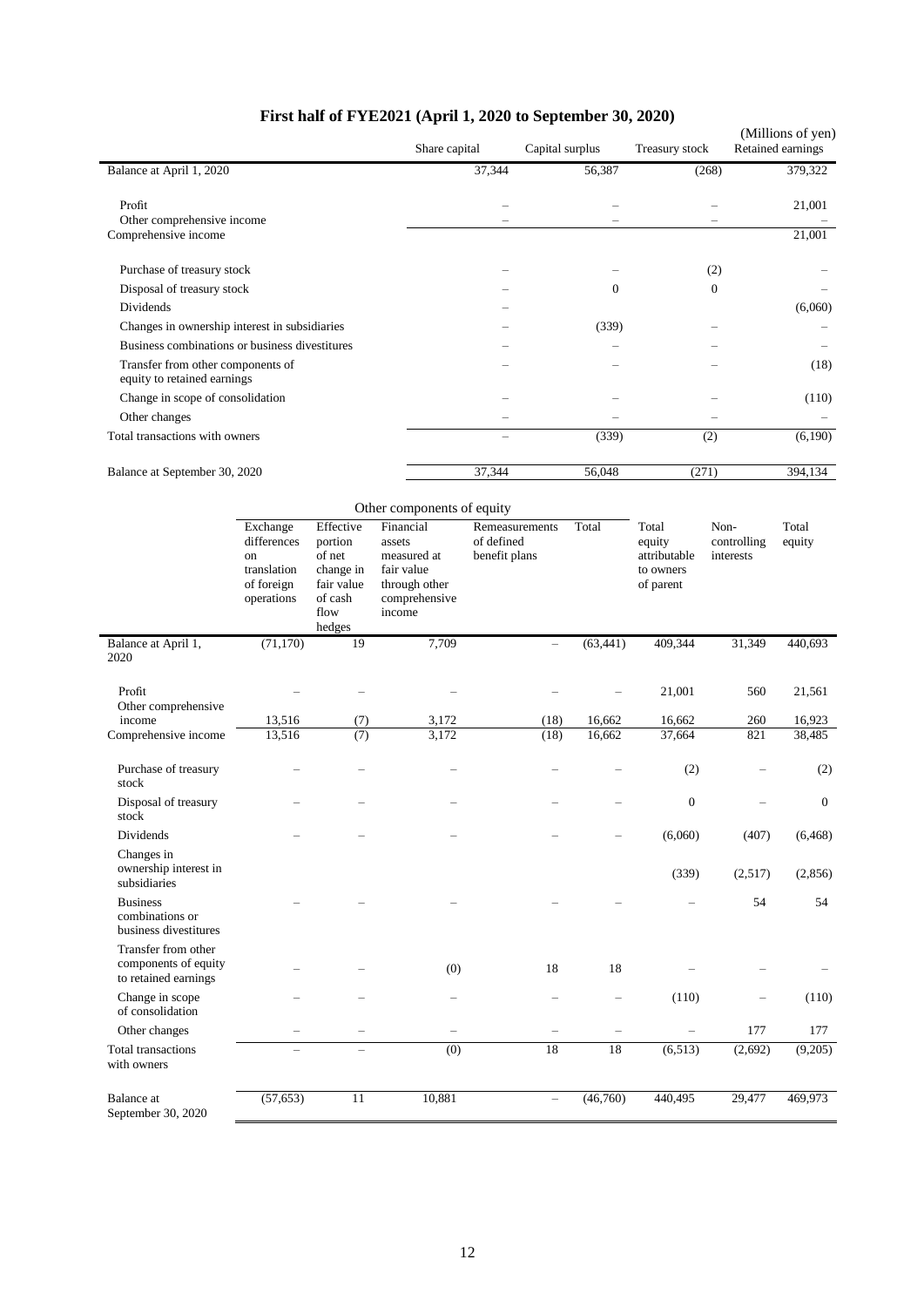| (4) Condensed Consolidated Statement of Cash Flows                                                                                                                      |                                   | (Millions of yen)                 |  |
|-------------------------------------------------------------------------------------------------------------------------------------------------------------------------|-----------------------------------|-----------------------------------|--|
|                                                                                                                                                                         | Six months<br>ended Sep. 30, 2019 | Six months<br>ended Sep. 30, 2020 |  |
| Cash flow from operating activities                                                                                                                                     |                                   |                                   |  |
| Profit before income taxes                                                                                                                                              | 40,831                            | 30,821                            |  |
| Depreciation and amortization                                                                                                                                           | 41,515                            | 43,022                            |  |
| Interest and dividends income                                                                                                                                           | (659)                             | (480)                             |  |
| Interest expenses                                                                                                                                                       | 7,145                             | 6,565                             |  |
| Share of (profit) loss of investments accounted for using the equity method                                                                                             | (1, 463)                          | (628)                             |  |
| Loss (gain) on sales and retirement of property, plant and equipment, and<br>intangible assets                                                                          | (2,047)                           | 29                                |  |
| (Increase) decrease in trade receivables                                                                                                                                | 13,550                            | 8,859                             |  |
| (Increase) decrease in inventories                                                                                                                                      | (5,147)                           | (4, 445)                          |  |
| Increase (decrease) in trade payables                                                                                                                                   | (11,967)                          | (12,050)                          |  |
| (Increase) decrease in retirement benefit asset                                                                                                                         | (206)                             | (196)                             |  |
| Increase (decrease) in retirement benefit liabilities                                                                                                                   | 390                               | 405                               |  |
| Other                                                                                                                                                                   | 2,206                             | (4,549)                           |  |
| Subtotal                                                                                                                                                                | 84,149                            | 67,353                            |  |
| Interest receive                                                                                                                                                        | 101                               | 93                                |  |
| Dividends received                                                                                                                                                      | 4,538                             | 1,023                             |  |
| Interest paid                                                                                                                                                           | (6.158)                           | (5,705)                           |  |
| Income taxes refund (paid)                                                                                                                                              | (12, 127)                         | (8,836)                           |  |
| Net cash provided by operating activities                                                                                                                               | 70,503                            | 53,928                            |  |
| Cash flow from investing activities                                                                                                                                     |                                   |                                   |  |
| Purchase of property, plant and equipment                                                                                                                               | (36,500)                          | (29,026)                          |  |
| Proceeds from sale of property, plant and equipment                                                                                                                     | 2,494                             | 218                               |  |
| Purchase of investment                                                                                                                                                  | (291)                             | (468)                             |  |
| Proceeds from sales and redemption of investments                                                                                                                       | 77                                | 5                                 |  |
| Payments for acquisition of subsidiaries                                                                                                                                |                                   | (119)                             |  |
| Proceeds from sales of subsidiaries                                                                                                                                     | 1,586                             |                                   |  |
| Other                                                                                                                                                                   | (611)                             | (846)                             |  |
|                                                                                                                                                                         | (33, 244)                         | (30, 237)                         |  |
| Net cash used in investing activities                                                                                                                                   |                                   |                                   |  |
| Cash flow from financing activities                                                                                                                                     |                                   |                                   |  |
| Net increase (decrease) in short-term borrowings                                                                                                                        | (54, 365)                         | 2,010                             |  |
| Net increase (decrease) in commercial papers                                                                                                                            | 11,000                            | (10,000)                          |  |
| Proceeds from long-term borrowings                                                                                                                                      | 55,757                            | 51,564                            |  |
| Repayment of long-term borrowings                                                                                                                                       | (27, 273)                         | (51,320)                          |  |
| Repayments of lease obligations<br>Purchases of investments in subsidiaries not resulting in change in scope of<br>consolidation                                        | (4, 427)<br>(22)                  | (4,230)<br>(2,704)                |  |
| Dividends paid                                                                                                                                                          | (5,627)                           | (6,060)                           |  |
| Dividends paid to non-controlling interests                                                                                                                             | (604)                             | (407)                             |  |
| Other                                                                                                                                                                   | 1                                 | 36                                |  |
| Net cash used in financing activities                                                                                                                                   | (25, 562)                         | (21, 112)                         |  |
| Effect of exchange rate changes on cash and cash equivalents                                                                                                            | (1,981)                           | 1,739                             |  |
|                                                                                                                                                                         | 9,715                             | 4,318                             |  |
| Net increase (decrease) in cash and cash equivalents                                                                                                                    | 59,620                            | 100,005                           |  |
| Balance of cash and cash equivalents at beginning of fiscal year<br>Increase (decrease) in cash and cash equivalents resulting from<br>change of scope of consolidation | 41                                |                                   |  |
| Increase in cash and cash equivalents resulting from merger                                                                                                             |                                   | 19                                |  |
| Balance of cash and cash equivalents at end of fiscal year                                                                                                              | 69,376                            | 104,342                           |  |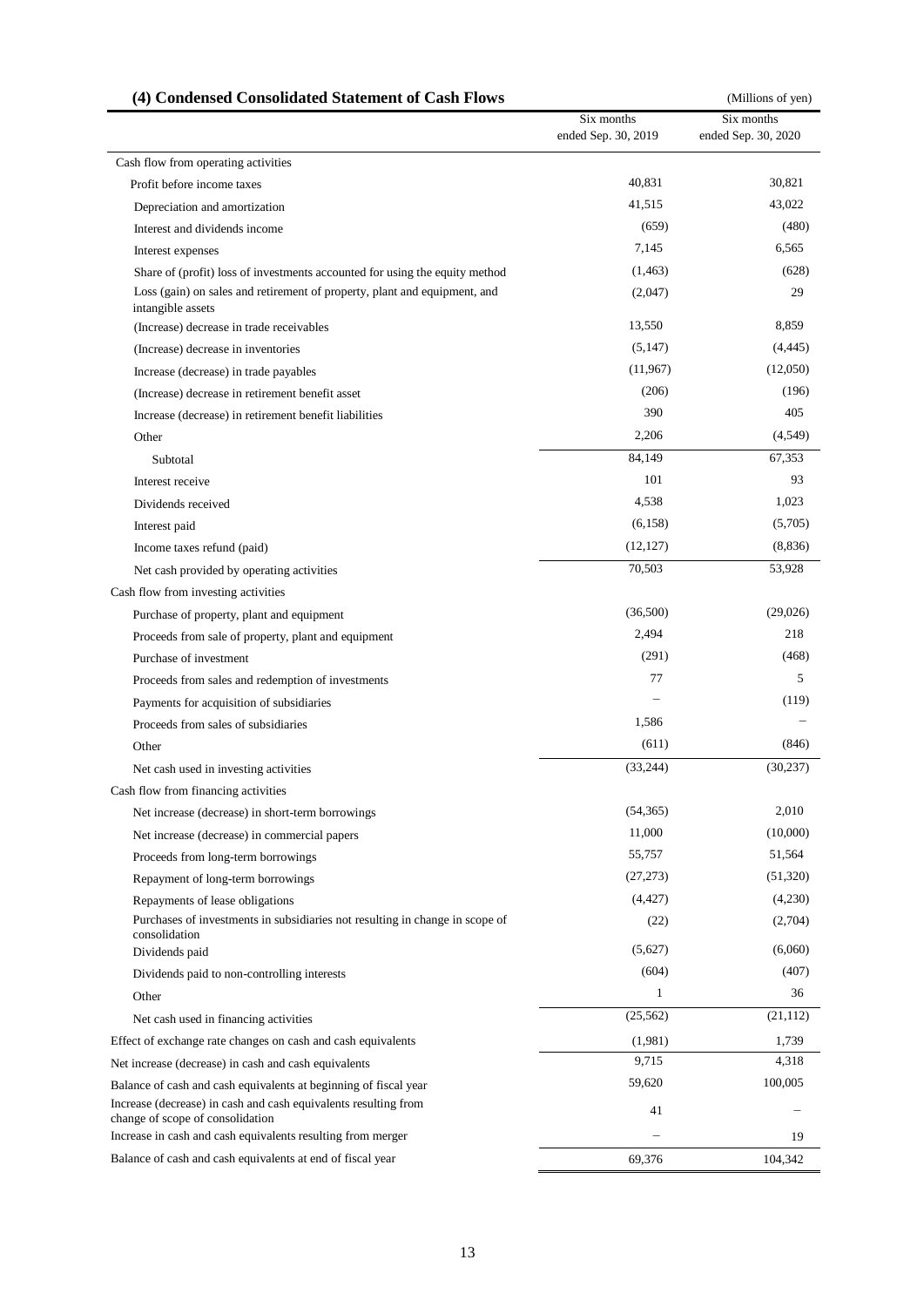# **(5) Notes to the Condensed Consolidated Financial Statements**

**(Note regarding going concern assumption)** Not applicable.

## **(Segment information)**

## **1) Outline of reportable segments**

The NSHD Group's reportable segments are components of the NSHD Group about which separate financial information is available and which are evaluated regularly by the Board of Directors in deciding how to allocate management resources and in assessing performance. No grouping of operating segments has been carried out for reporting purposes.

The NSHD Group conducts gas businesses in Japan and overseas, mainly for customers in the steel, chemical and electronics industries, and has built production and sales structures for its main products in Japan, the United States, Europe, and Asia & Oceania. In addition, the NSHD Group conducts the manufacture and sales business of housewares such as stainless steel vacuum bottles. Therefore, the Company has established the following five reportable segments: Gas Business in Japan, Gas Business in the United States, Gas Business in Europe, Gas Business in Asia & Oceania, and Thermos Business.

The principal products and services included in the five reportable segments are shown in the table below.

| Reportable segment                          | Main products and services                                                                                                                                                                                                                   |  |  |  |  |
|---------------------------------------------|----------------------------------------------------------------------------------------------------------------------------------------------------------------------------------------------------------------------------------------------|--|--|--|--|
| Gas Business in Japan                       | Oxygen, nitrogen, argon, carbon dioxide, helium, hydrogen, acetylene, gas-                                                                                                                                                                   |  |  |  |  |
| <b>Gas Business</b><br>in the United States | related equipment, specialty gases (electronic materials gases, pure gases, etc.),<br>electronics-related equipment and installation, semiconductor manufacturing<br>equipment, cutting and welding equipment, welding materials, plants and |  |  |  |  |
| Gas Business in Europe                      |                                                                                                                                                                                                                                              |  |  |  |  |
| <b>Gas Business</b><br>in Asia & Oceania    | machinery, liquid petroleum gas (LPG) and related equipment, medical-use<br>gases (oxygen, nitrous oxide, etc.), medical equipment, stable isotopes                                                                                          |  |  |  |  |
| <b>Thermos Business</b>                     | Housewares                                                                                                                                                                                                                                   |  |  |  |  |

The accounting methods adopted for the reported operating segments are the same as the methods adopted to prepare the consolidated financial statements. Revenue from inter-segment transactions and transfers is based primarily on prevailing market prices.

 $\alpha$  million)

#### **2) Figures of revenue and income (loss) by reportable segment First half, FYE2020 (April 1, 2019 – September 30, 2019)**

|                                                              |                             |                                                   |                              |                                         |                                   |         |                              | $(T$ $\mu$                                     |
|--------------------------------------------------------------|-----------------------------|---------------------------------------------------|------------------------------|-----------------------------------------|-----------------------------------|---------|------------------------------|------------------------------------------------|
|                                                              |                             |                                                   | Reportable segment           |                                         |                                   |         | Amounts on                   |                                                |
|                                                              | Gas<br>Business in<br>Japan | Gas<br>Business in<br>the United<br><b>States</b> | Gas<br>Business in<br>Europe | Gas<br>Business in<br>Asia &<br>Oceania | <b>Thermos</b><br><b>Business</b> | Total   | Adjust-<br>ments<br>(Note 1) | the<br>Consolidated<br>Statements of<br>Income |
| Revenue                                                      |                             |                                                   |                              |                                         |                                   |         |                              |                                                |
| Revenue to external<br>customers                             | 174,015                     | 98,953                                            | 85,283                       | 51,582                                  | 13,046                            | 422,881 |                              | 422,881                                        |
| Revenue from inter-<br>segment transactions<br>and transfers | 4,984                       | 8,021                                             |                              | 1,362                                   | 11                                | 14,379  | (14,379)                     |                                                |
| Total                                                        | 178,999                     | 106,975                                           | 85,283                       | 52,944                                  | 13,057                            | 437,261 | (14,379)                     | 422,881                                        |
| Segment income<br>(Note 2)                                   | 12,319                      | 11,744                                            | 13,218                       | 5,376                                   | 4,137                             | 46,796  | (1,316)                      | 45,479                                         |

Notes: 1. The (¥1,316) million negative adjustment for segment income is comprised of (¥336) million of intersegment eliminations and companywide expenses of (¥980) million that were not allocated to any particular reportable segment. These companywide expenses related principally to basic research expenses that were not allocated to a particular reportable segment.

2. Segment income represents core operating income, which is calculated as operating income excluding certain gains or losses attributable to non-recurring factors (non-recurring items).